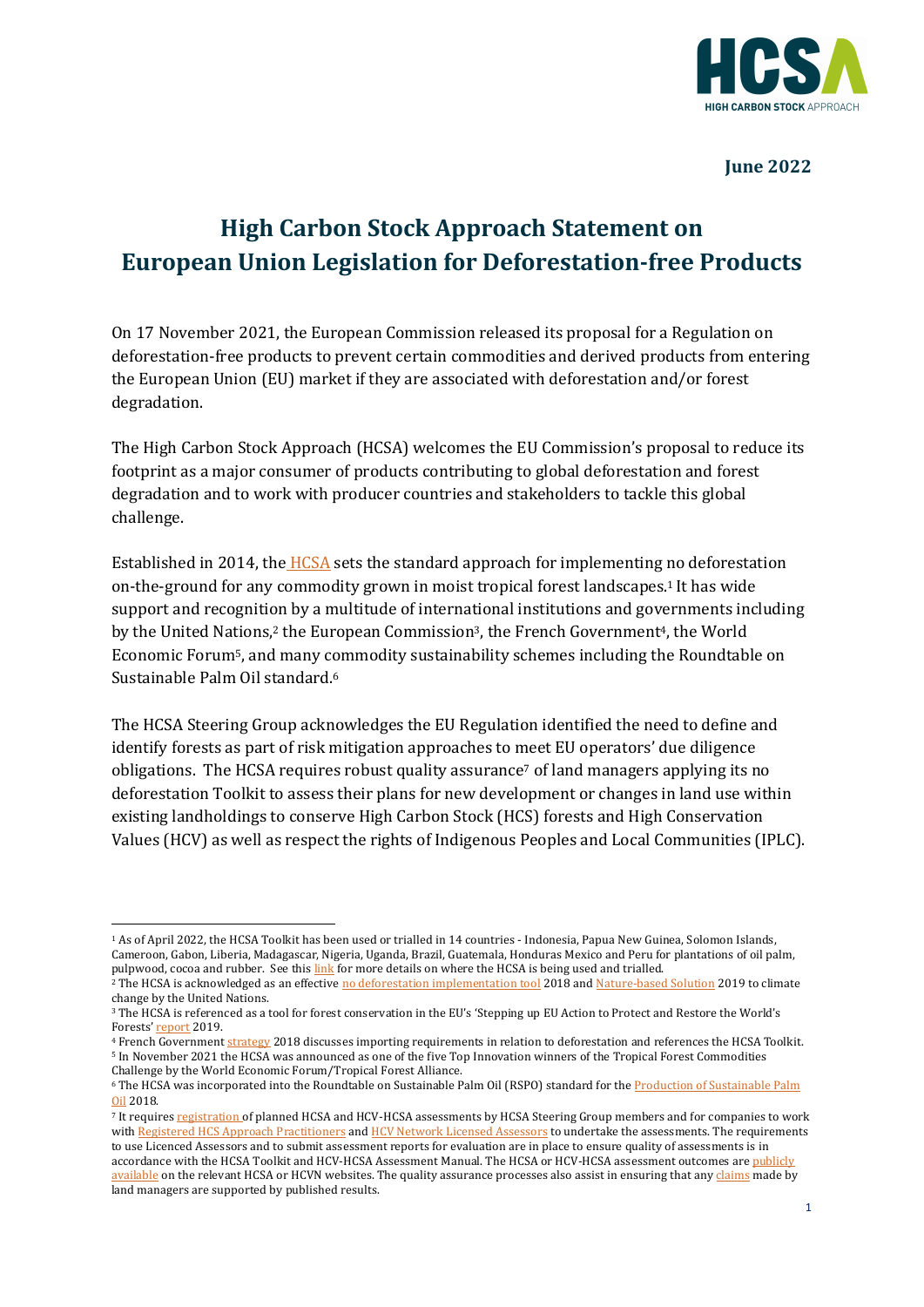

Whilst the EU Regulation is a good step forward, the current proposal has some significant weaknesses and gaps. HCSA recommends the following steps be taken to address these issues and to ensure the Regulation is robust, inclusive, and effective:

## **i)** Strengthen the Definition and Identification of Natural Forests

The EU Commission is proposing to use the UN Food and Agriculture Organization (FAO) definition of forest cited under Article 2: *Definitions*. However, this definition does not distinguish natural forests from tree plantations. The EU Commission must ensure its definitions of natural forest, deforestation and tree plantations does not allow for natural forests to be converted to tree plantations.

The HCSA methodology for identifying natural forest in the humid tropics used the FAO definition as a starting point to develop a practical assessment approach in complex and disturbed landscapes. We found the FAO definition alone was not sufficient to address the patchiness of disturbed tropical forest, nor to specify effective approaches for measuring parameters such as canopy cover and height. The HCSA recommends the EU Commission recognises the High Carbon Stock Approach<sup>8</sup> as the accepted methodology for identifying natural tropical moist forests as a form of evidence in Due Diligence carried out by operators. The HCSA is widely recognised by numerous international standards, and it applies the definition of *natural forest* used in the Accountability Framework.<sup>9</sup> A definition of natural forest is necessary under *Article* 2 to ensure a clear distinction from plantation forests.<sup>10</sup>

# ii) Incorporation of Human Rights including the Land and Territorial Rights of **Indigenous Peoples and Local Communities.**

In the explanatory memorandum of the proposal under the section *'Fundamental Rights'*, the EU Commission stated the importance of 'protecting the rights of vulnerable communities' in accordance with *'the laws of the country of production'*. The proposed Regulation should reference/align with the EU's Corporate Sustainability Due Diligence and amending Directive (EU) 2019/1937 which requires companies to exercise due diligence in accordance with international human rights and labour laws. This is particularly important for upholding customary tenure rights and the principle of Free, Prior and Informed Consent (FPIC) of Indigenous Peoples and Local Communities (IPLC), whose rights are often inadequately protected by national laws.

<sup>8</sup> Natural tropical moist forests classified as High-Density Forest, Medium Density Forest, Low-Density Forest, Young Regenerating Forest defined by levels of biomass, vegetation structure, and composition using the *High Carbon Stock Forest Approach*. See the **HCSA** Toolkit for more information.

 $9$  Recognised under the Accountability Framework Initiative no deforestation definition; Roundtable on Sustainable Palm Oil's standard for the Production of Sustainable Palm Oil 2018; Consumer Good Forum's Forest Positive Coalition Palm Oil Road Map 2021; Cocoa Forest Initiative Framework for Action - Ghana 2017, Côte d'Ivoire 2017, Cameroon 2019; Global Platform Sustainable Natural Rubber 2020; Climate Bonds Initiative CBI - Forestry criteria 2018

 $^{10}$  Outside tropical moist forests defer to the Accountability Framework Initiative for a wider scope of natural forest and ecosystem definitions.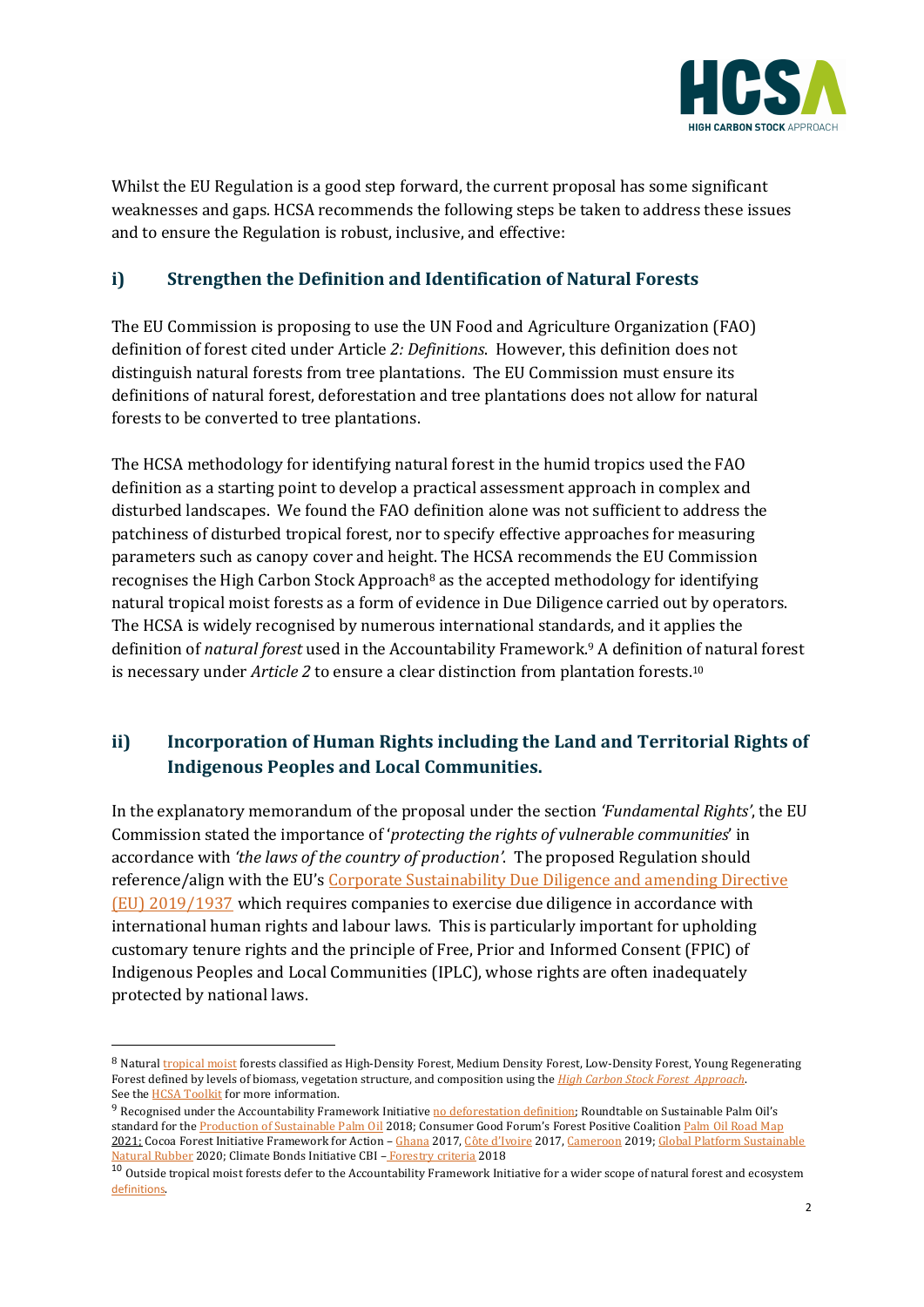

The HCSA requires that integrated conservation and land use planning must first seek the FPIC of affected IPLCs. If FPIC is granted, land managers must plan with affected communities to ensure that their rights (including land, food security and labour rights) are respected.

## **iii) Include Protection of Other Ecosystems**

The *Article* 32(1) proposes the first review of the Regulation will take place 2 years after entry into force and will include an assessment on 'the need and the feasibility of extending the scope of *this Regulation to other ecosystems.'* The European market's consumption of commodities and its derived products are not only contributing to the clearance and degradation of natural forests, but many other ecosystems such as peatlands, savannahs, grasslands etc. These other ecosystems are integral to biodiversity conservation and many local communities live and/or rely on these ecosystems. The EU Commission must expand the scope of the Regulation proposal to reduce the risk of non-forest ecosystems being cleared and/or degraded.

The HCSA's methodology includes use of the High Conservation Value methodology to ensure natural forest and non-forest ecosystems, e.g., peatlands, wetlands, etc., along with the services they provide (e.g. in terms of biodiversity and livelihoods) are conserved.

#### **iv)** Due Diligence Process and Risk Mitigation

We endorse the findings of the *EU Impact Assessment*, that legally binding options such as mandatory due diligence (Article 8) is an effective measure to assess and mitigate risks. We support the EU Regulation position that recognises that third-party verification and certification schemes can be used in the risk assessment procedure *(Article 10 (2j)*. But this should not be a substitute for EU operators' own due diligence obligations (Article 8). The Regulation should further recognise its role, especially when it comes ensuring traceability to the plots of land where commodities are produced. The HCSA assessment can play an important role in an operator's risk assessment procedure as well as support compliance of smallholders with the future EU law as the HCSA is being adapted to smallholder implementation.

The HCSA is a mitigation tool that can be used by EU operators to effectively demonstrate meeting their due diligence obligations for commodities grown in the moist tropics. The HCSA requires robust quality assurance of land managers applying its Toolkit to support credible no deforestation implementation in the production of commodity crops in tropical forest areas. Furthermore, the HCSA is incorporated into a number of certification schemes including the Roundtable on Sustainable Palm Oil's standard for the Production of Sustainable Palm Oil, Global Platform Sustainable Natural Rubber and the Cocoa Forest Initiative Framework for Action – Ghana, Côte d'Ivoire, Cameroon and is working with these schemes on opportunities and support for smallholder implementation.

# *v***) Expand the Scope to other Deforestation-risk Commodities, SMEs, and other Sectors**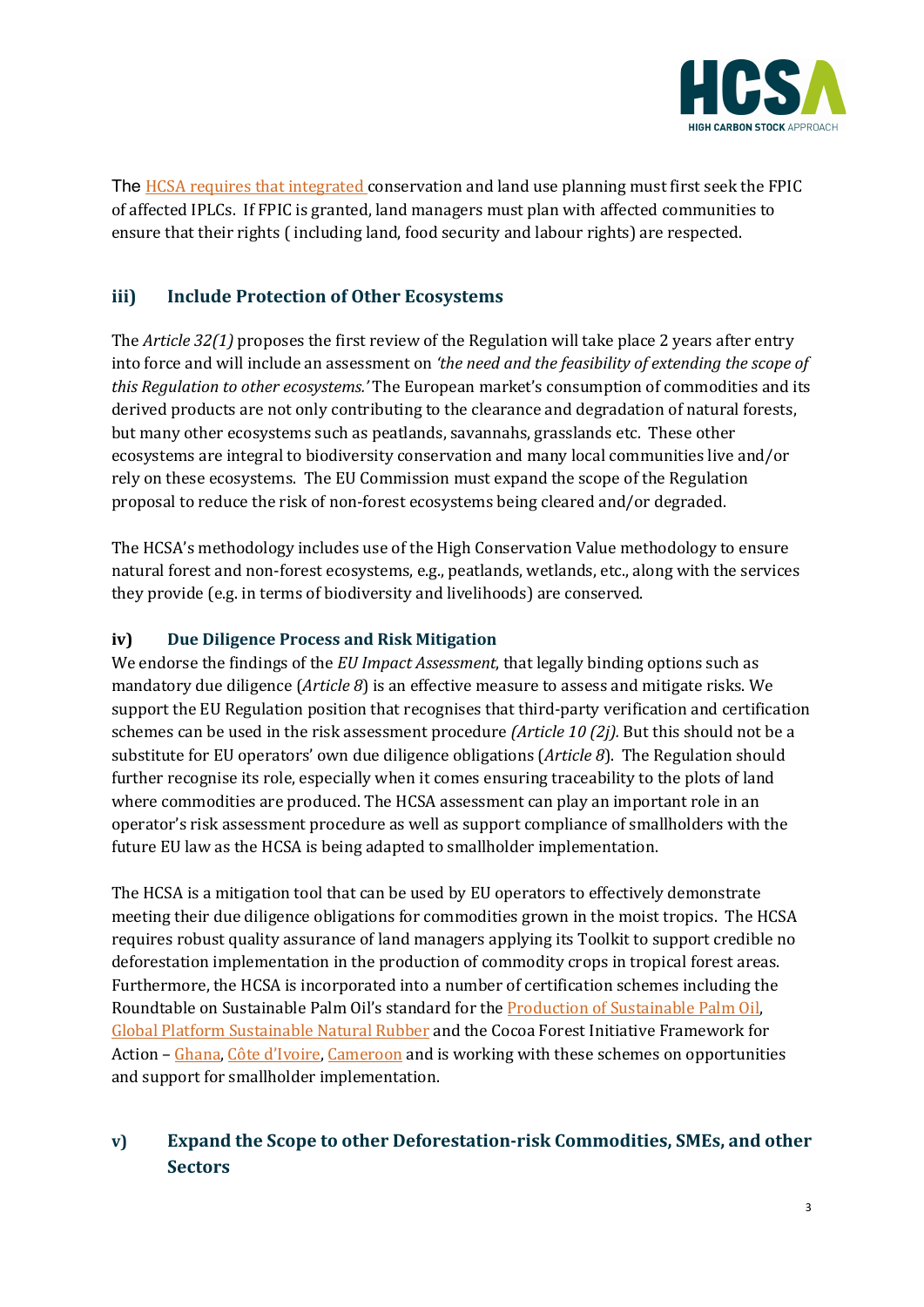

The EU proposal under *Article 1 Subject matter and scope* targets six commodities – beef, cocoa, coffee, palm oil, soy and timber as well as derived products. However, the EU needs to include rubber in its commodity scope as it is a significant contributor to deforestation and forest degradation<sup>11</sup> and the EU is a major consumer of rubber with its consumption predicted to grow by 14% by 2030.<sup>12</sup> Moreover, the EU should continue to monitor emerging commodities contributing to deforestation and the degradation of natural ecosystems and update the relevant commodities required to abide the EU Regulation on a regular basis.

Furthermore, given most EU operators managing deforestation-risk commodities are Small to Medium Enterprises (SMEs) it is important for the EU to strengthen their due diligence requirements proportionally and provide more legal certainty, definitions/criteria, and deliver support and resources toward SME adoption of risk mitigation measures, including capacity building and implementation of the HCSA Toolkit in their supply chain under (*Article 6:5*). It is also critical that the EU create requirements including public reporting criteria for the finance and investment sectors to ensure financing is not continuing to contribute to deforestation and natural ecosystem degradation.

The HCSA methodology can be used for integrated land use planning in any country and commodity grown in tropical moist forest landscapes and therefore is applicable for all commodities under the EU Regulation within tropical moist forest landscapes. The HCS Approach can be used by SMEs, large-scale commodity producers and the HCSA is developing a simplified Toolkit for communities & small farmer cooperatives which will be available by mid-2022. Additionally, a multitude of financial institutions/assessments already reference HCSA for no deforestation implementation.<sup>13</sup>

#### **vi) Transparency and Reporting**

The proposed Regulation obliges EU member states to regularly report *(Article 19)* on how member country operators and traders are implementing their due diligence requirements. These reports are to be built upon EU operator and trader annual reporting of their due diligence compliance with the EU Regulation including providing the precise geolocation coordinates of where the commodity product was produced. Given most operators in the EU

<sup>&</sup>lt;sup>11</sup> The March 24 report of the European Parliament ENVI Committee (Rapporteur: Christophe Hansen) amendment to Article 1paragraph 1 amendment includes rubber in the Regulation scope of applicable commodities and products. Estimating The Role of Seven Commodities in Agriculture-Linked Deforestation: Oil Palm, Soy, Cattle, Wood Fiber, Cocoa, Coffee, And Rubber. Technical Note, World Resources Institute (October 2020) https://files.wri.org/d8/s3fs-public/estimating-role-seven-commoditiesagriculture-linked-deforestation.pdf; https://www.wri.org/insights/eu-deforestation-regulation

 $12$  The IRSG forecasts EU consumption of natural rubber to rise steadily by 14.5% over the decade to 2030 – rising from 1.023m tonnes in 2020 to 1.171m tonnes in 2030. IRSG 2021 World Rubber Industry Outlook: Review and Prospects, July 2021, IRSG: Singapore

<sup>13 &#</sup>x27;Banking Beyond Deforestation How the banking industry can help halt and reverse deforestation' The Banking Environment Initiative by University of Cambridge (2021); Forest 500 'Financial Institution Assessment Methodology' (2020); Bank Track's 'Soft Commitments, Hard Lessons: an analysis of the Soft Commodities Compact Soft Commodities Compact'(2020); Barclays 'Soft Commodities Compact Progress Report' (2019); ShareAction's 'Banking on a Low-Carbon Future' ranking report (Dec 2017). Note in some cases HCSA is explicitly referenced and/or the reference is made to the Round Table on Sustainable Palm Oil and/or the Accountability Framework Initiative (Afi); the former has incorporated HCSA into its standards and the Afi recognises HCSA as an effective no deforestation tool.